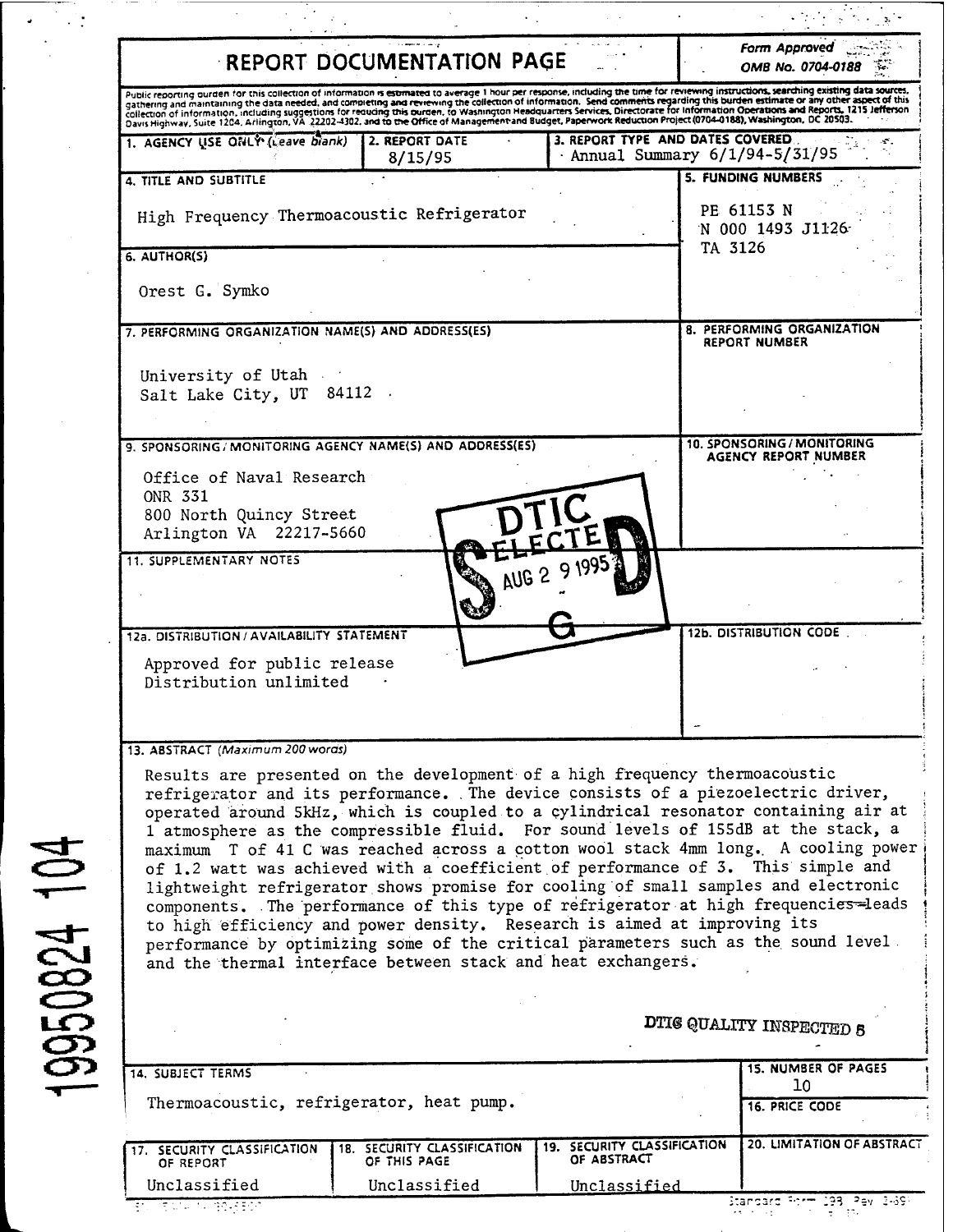# Annual Summary Report (for year ending May 30,1995)

# "High-Frequency Thermoacoustic Refrigerator"

Orest G. Symko Department of Physics University of Utah Salt Lake City, Utah 84112 (801) 581-6132

| <b>Accesion For</b>                                    |                |         |  |  |
|--------------------------------------------------------|----------------|---------|--|--|
| NTIS CRA&I<br>DTIC TAB<br>Unannounced<br>Justification |                |         |  |  |
| By<br>Distribution /                                   |                |         |  |  |
| Availability Codes                                     |                |         |  |  |
| Dist                                                   | Avail and / or | Special |  |  |
|                                                        |                |         |  |  |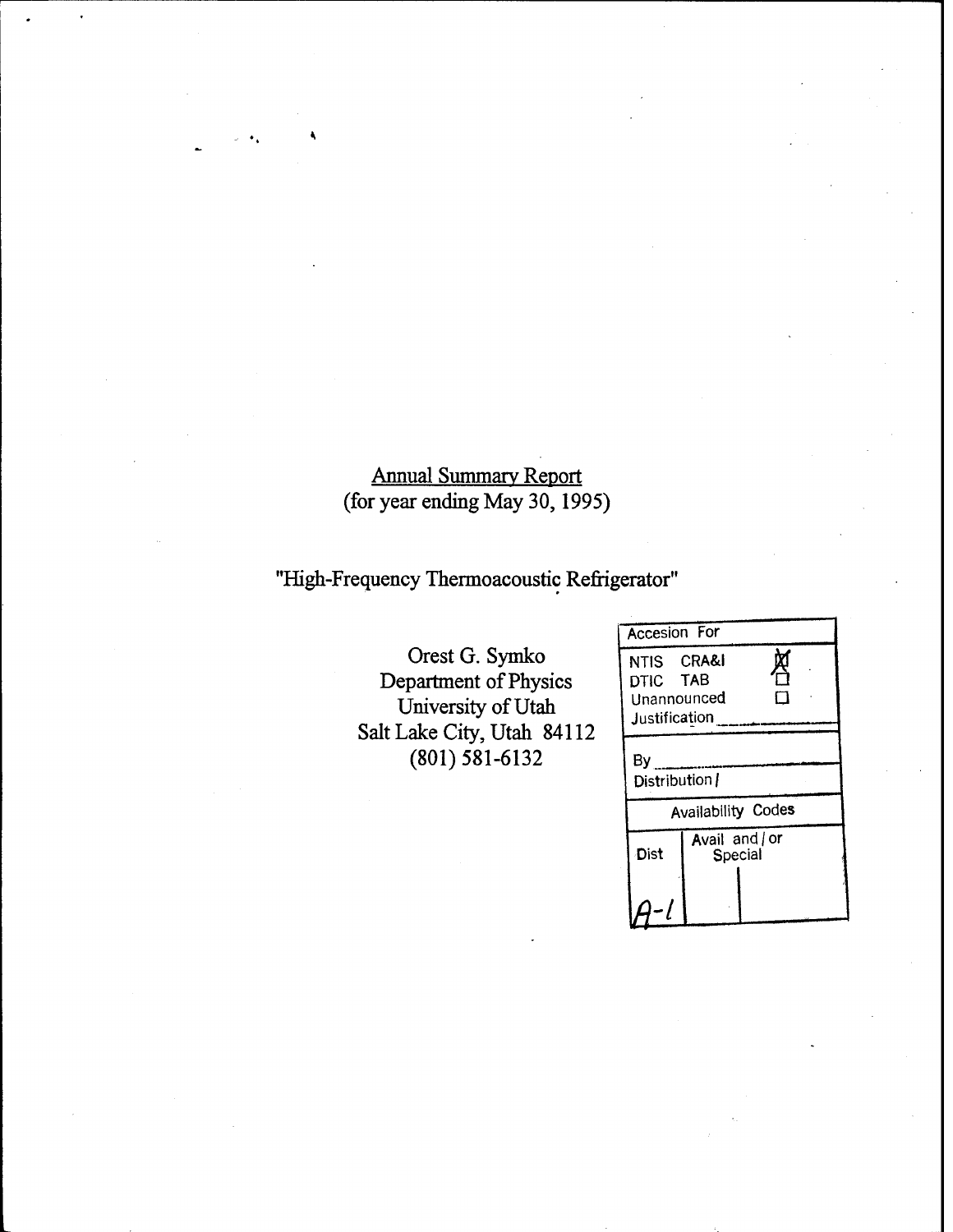## **Abstract**

Results are presented on the development of a high frequency thermoacoustic refrigerator. The device consists of a piezoelectric driver, operated at around 5kHz, which is coupled to a cylindrical resonator containing air as the compressible fluid. For sound levels of 155 dB at the stack, a maximum  $\Delta T$  of 41°C was reached across a stack 4mm long. A cooling power of 1.2 watt was achieved with a coefficient of performance of 3. This refrigerator shows promise for the cooling of small samples and electronic components. Its performance can be improved by optimizing some of the parameters such as the sound levels and the thermal interface between stack and heat exchangers. High frequency operation of this type of refrigerator leads to higher efficiency and improved power density.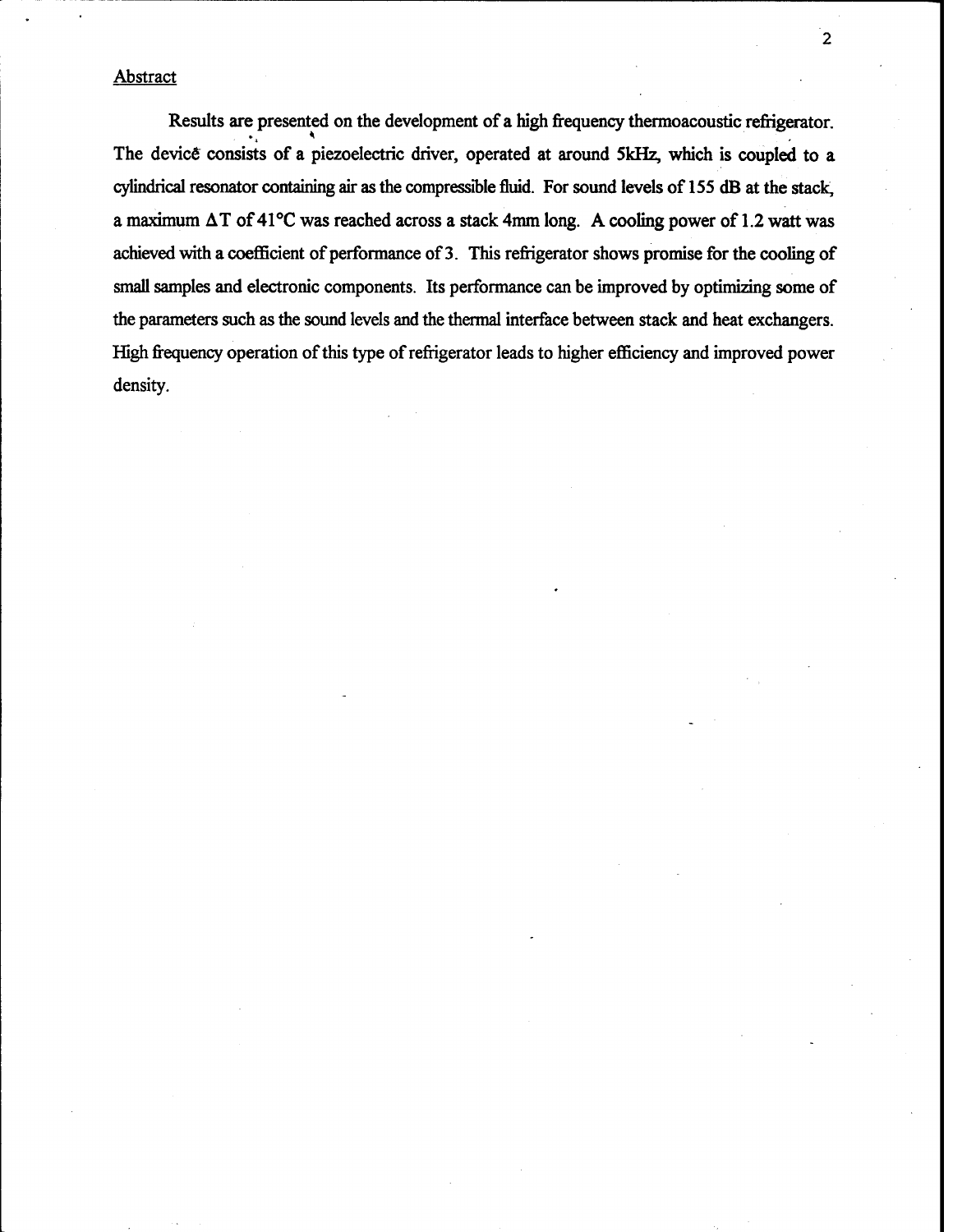#### 1. DESCRIPTION OF PROJECT

This project has 3 main goals:

- (i) to develop a simple, compact thermoacoustic refrigerator operating at an audio frequency of  $~5$ k $Hz$ .
- (ii) to investigate the performance of a thermoacoustic refrigerator driven at high frequency.
- (iii) to explore new design concepts and materials for thermoacoustic refrigerators.

The study presented here deals with the development and characterization of a high frequency thermoacoustic refrigerator, especially from the point of view of efficiency, power density, and applications. The operation of this type of refrigerator at high frequencies leads to its miniaturization, as it scales directly with the wavelength of the audio driver because of its resonant nature. For special conditions and geometries, thermal phenomena can be quite rapid and this is applied to the cooling device presented here. The high frequency approach brings in new techniques of miniaturization useful for interfacing this type of refrigerator to cooling electronic components and small samples.

## 2. APPROACHES

The thermoacoustic [1] refrigerator has evolved from the class of refrigerators which operate on the surface heat pumping effect [2]; driven on resonance this type of refrigerator achieves an enhancement of thermodynamic effects over dissipative ones. Indeed, its operation at audio frequencies (about 500 Hz) has led to improved power density and to the development of a refrigerator which recently has attracted a great deal of attention [3]. The present project takes such approach even further by developing a refrigerator which is driven at frequencies 10 times higher than the original thermoacoustic refrigerator (which was at 500 Hz). The expected benefits of such an approach are: improved efficiency, higher power density, and miniaturization.

The approach taken here uses components specifically developed for this refrigerator, keeping in mind that the dimensions have to be scaled down by a factor of ten from the conventional thermoacoustic refrigerator. The components are:

(i) driver: piezoelectric bimorph, operating at 4-5 kHz, coupled to acoustic resonator of refrigerator by a horn, very compact, high power density, very efficient; this unit is shown in Fig. 1.



Fig. <sup>1</sup> Piezoelectric driver

- (ii) acoustic resonator: <sup>1</sup> wave cylindrical tube, operated with second harmonic standing wave.
- 

(iii) primary thermodynamic medium: air at one atmosphere, simple, useful to study basic principles of refrigeration.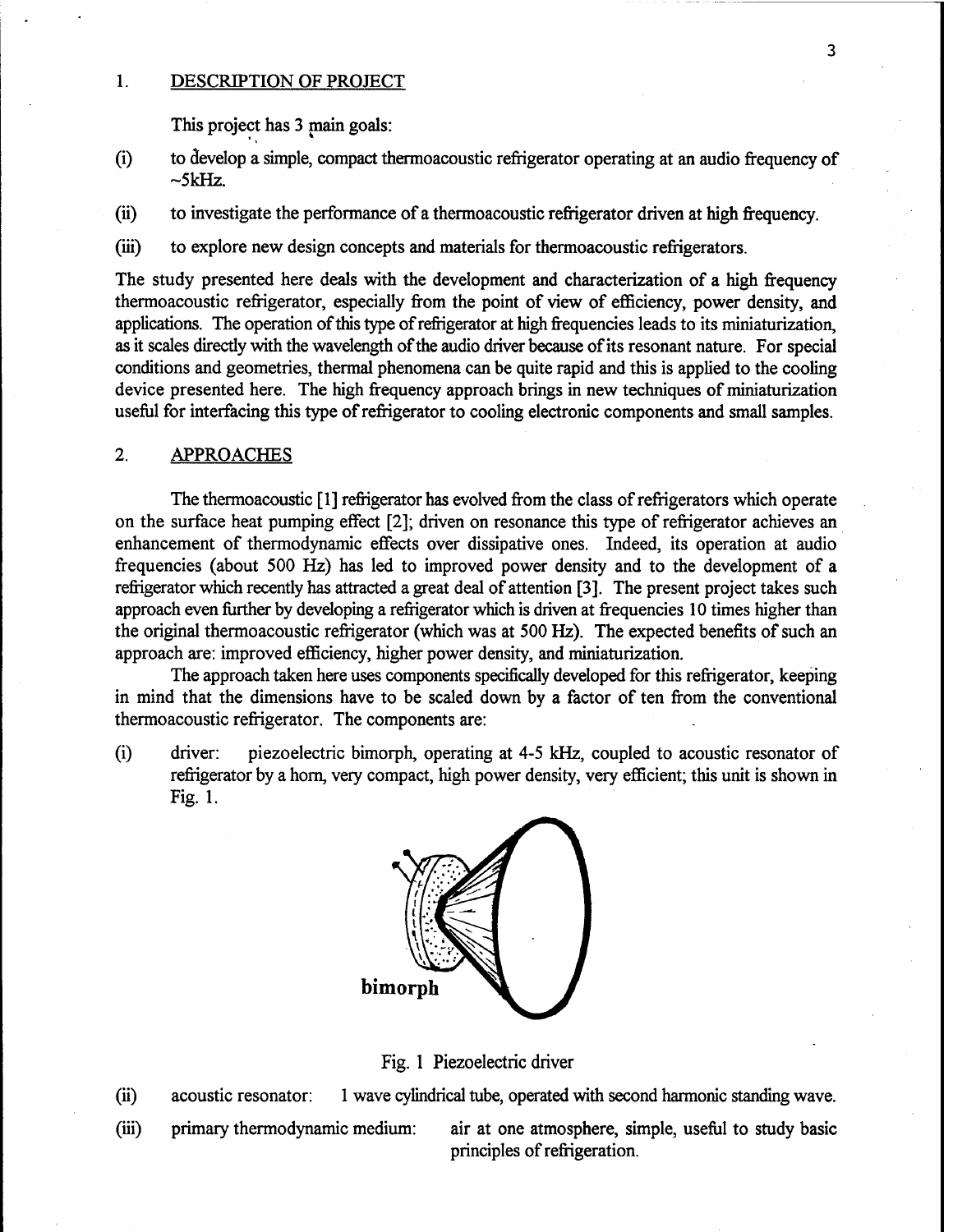(iv) stack: cotton wool, random configuration.



The logic for the approach taken here is:

- the efficiency of a piezoelectric driver can be very high, 75-92%, depending [4] on the loading conditions. An important parameter of this device is the electromechanical coupling coefficient (k) which is the ratio of (mechanical energy stored/electrical energy applied)<sup> $\frac{1}{2}$ </sup>. For lead zirconate titanate, EC-66, k is 0.72.
- power losses in a piezoelectric driver are very small, as its impedance is high (typically 25 to 500 ohms); it is a voltage device rather than a current device [5]. The small amount ofheat generation is caused by hysteresis due to domain reversals in the dielectric.
- operation at 5 kHz provides a better acoustic impedance match of the thermodynamic medium to driver, i.e. the impedance of air matches the driver better at 5 kHz than at 500 Hz since this depends on  $\omega$ m,  $\omega$  being the operating frequency and m the mass of driven air [4].
- power density is large in the driver and refrigerator (it varies as  $\omega$ ).
- critical gradient increases with frequency  $\omega$  since  $\nabla T_{\text{crit}} = \frac{2\pi(\gamma 1)}{r} \tan \left( \frac{2\pi x}{r} \right)$
- since the volume of the refrigerator goes as  $1/\omega$ , a small volume will favor quick cool down and hence short time constants.

#### 3. ACCOMPLISHMENTS

#### A. Apparatus

One version of the refrigerator is shown in simplified form in Fig. 3. It is 10 cm long and this includes the cylindrical acoustic resonator driven at its second harmonic (5 kHz). It is driven at one end by a piezoelectric bimorph driver (Motorola) whose diameter is 23 mm; it is loaded by a paper exponential horn whose mouth has a diameter of 41 mm. The total mass of this driver is  $1.34$  g. Its sensitivity is  $\sim$ 94 dB/1W/1m.

The stack consists of a random uniform packing of cotton wool, pressed between the cold and the hot heat copper exchangers. Its optimum length  $\Delta x$  was determined experimentally to be 4 mm. The hot heat exchanger is anchored thermally to another heat exchanger which is more massive and which has a larger thermal conductance.

4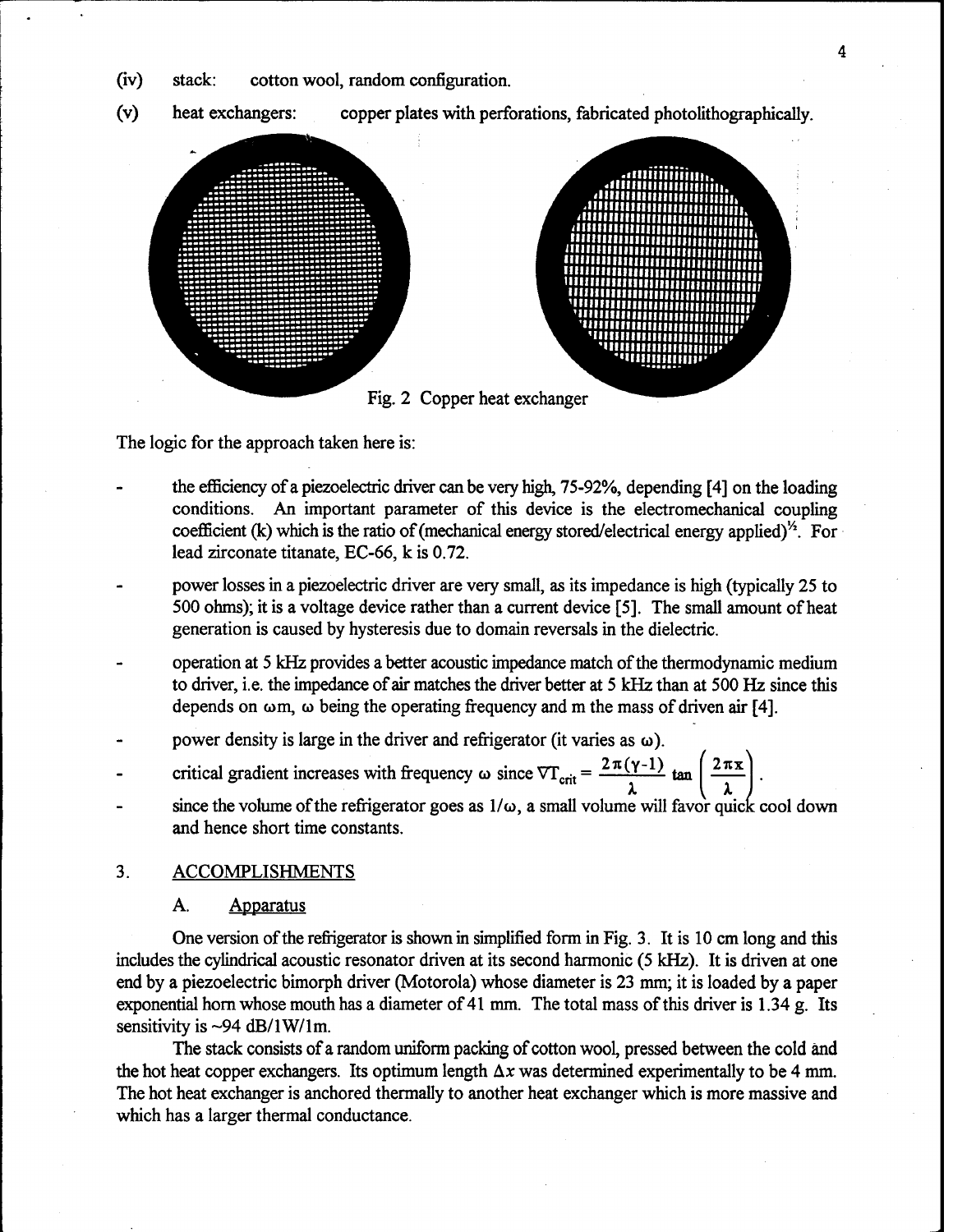For our case the critical temperature gradient is 120° C/cm and this determines the maximum AT which can be achieved across the stack, (i.e. 50-60° C).

For simplicity we chose the working fluid to be air at one atmosphere. In that case the wavelength at  $5kHz$  is  $\sim 6.9$  cm, and this dictates the dimensions of the refrigerator.



Fig. 3 Basic high frequency refrigerator

#### B. Results

(i) Fig. 4 shows a typical performance for our refrigerator producing a  $\Delta T = 38^{\circ}$ C for a sound level of 155dB at the stack; this corresponds to a normalized sound pressure level (to working gas pressure) of  $P_1/P_m = 1.1\%$ . The response is rapid being in the range of seconds.



Fig. 4  $\Delta T$  as a function of time

The cooling power is calculated to be 1.2 watt and this gives a coefficient of performance C.O.P. of 3. The C.O.P. is defined as: (cooling power/sound power in) at stack; this is not the conventional definition of C.O.P. as in a home refrigerator! The normalized temperature gradient  $\Gamma$ (=VT/VT<sub>crit</sub>) for this case is 0.58.

With similar conditions the largest  $\Delta T$  that was achieved was 41°C. This is a reasonable  $\Delta T$ as the  $\Delta T_{\text{crit}}$  across the 4mm long stack is 62K. Higher  $\Delta T$ s were not achieved because we worked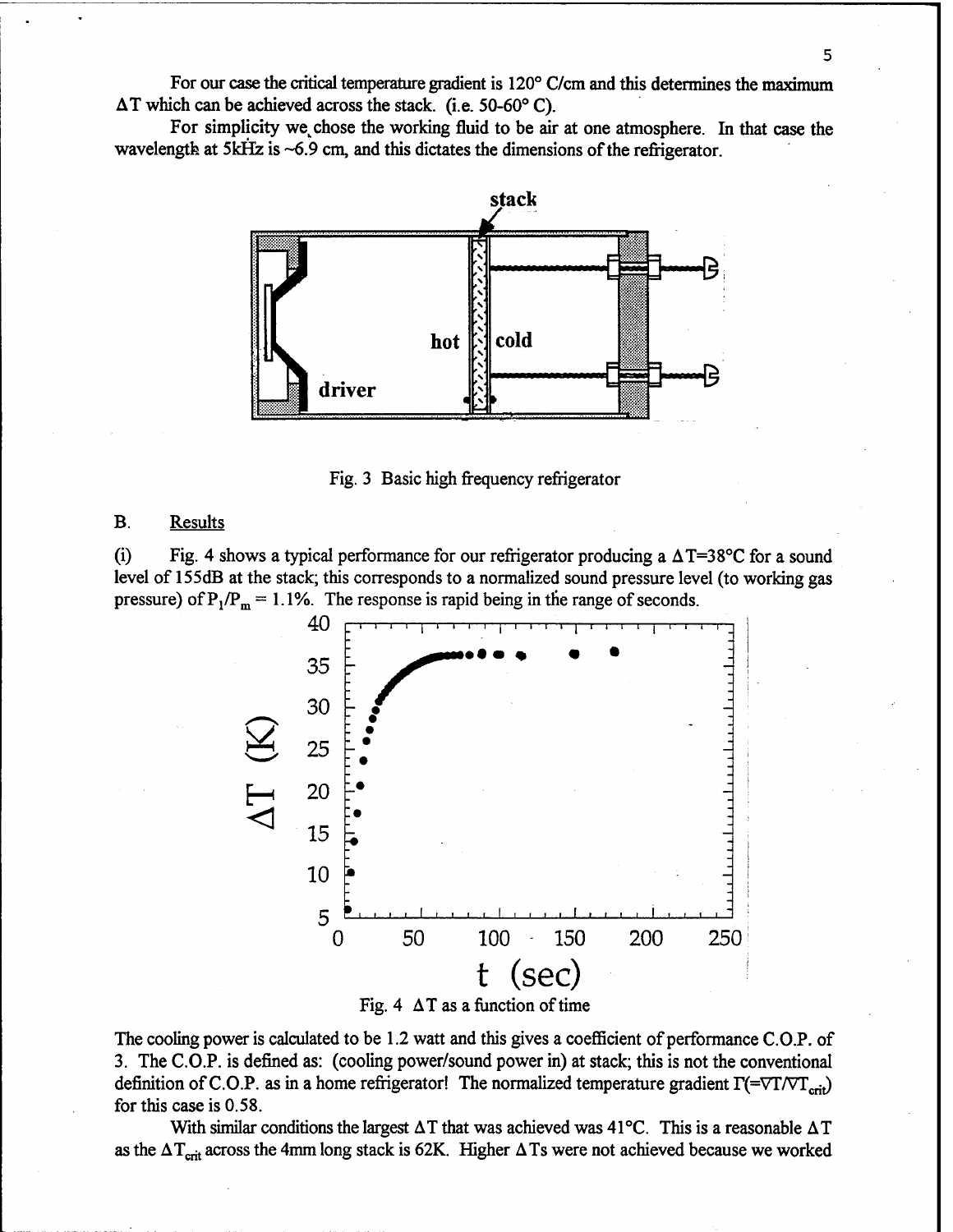at the power limit of the Motorola driver; prolonged operation caused failure of the driver. This limitation can be overcome by using a more powerful driver (for example, a unimorph).

(ii) The incorporation of this device into a useful refrigerator requires thermal isolation and adequate thermal anchoring of the hot heat exchanger to room temperature and cooling of the resonator by the cold heat exchanger. Thermal isolation was provided by a vacuumjacket around the cold part. Fig. 5 shows the basic arrangement of this apparatus. The resonator is reduced to a smaller diameter in order to amplify the sound level [6]. In this case, cooling was also observed and



Fig. 5 Thermoacoustic Refrigerator with thermal isolation

the cold heat exchanger cooled the acoustic resonator (20 c.c. volume) with a time constant of a few minutes. Both the hot end and cold end of stack showed a saturation with time of their respective temperatures, maintaining a fairly constant  $\Delta T$  between them. However the temperature of the hot end of the stack was 30 to 40% above that of the hot heat exchanger anchored to room T. This indicates that there is a problem in heat transfer between stack and heat exchanger. Indeed such a problem was anticipated as the thermal resistance between 2 solids touching each other lightly is approximately 1-10 $\degree$ C cm<sup>2</sup>/W. Fig. 6 shows how the hot end of stack rides above room temperature even though the hot heat exchanger was well anchored thermally to room temperature.



Fig. 6 Temperature of cold side of stack and of hot side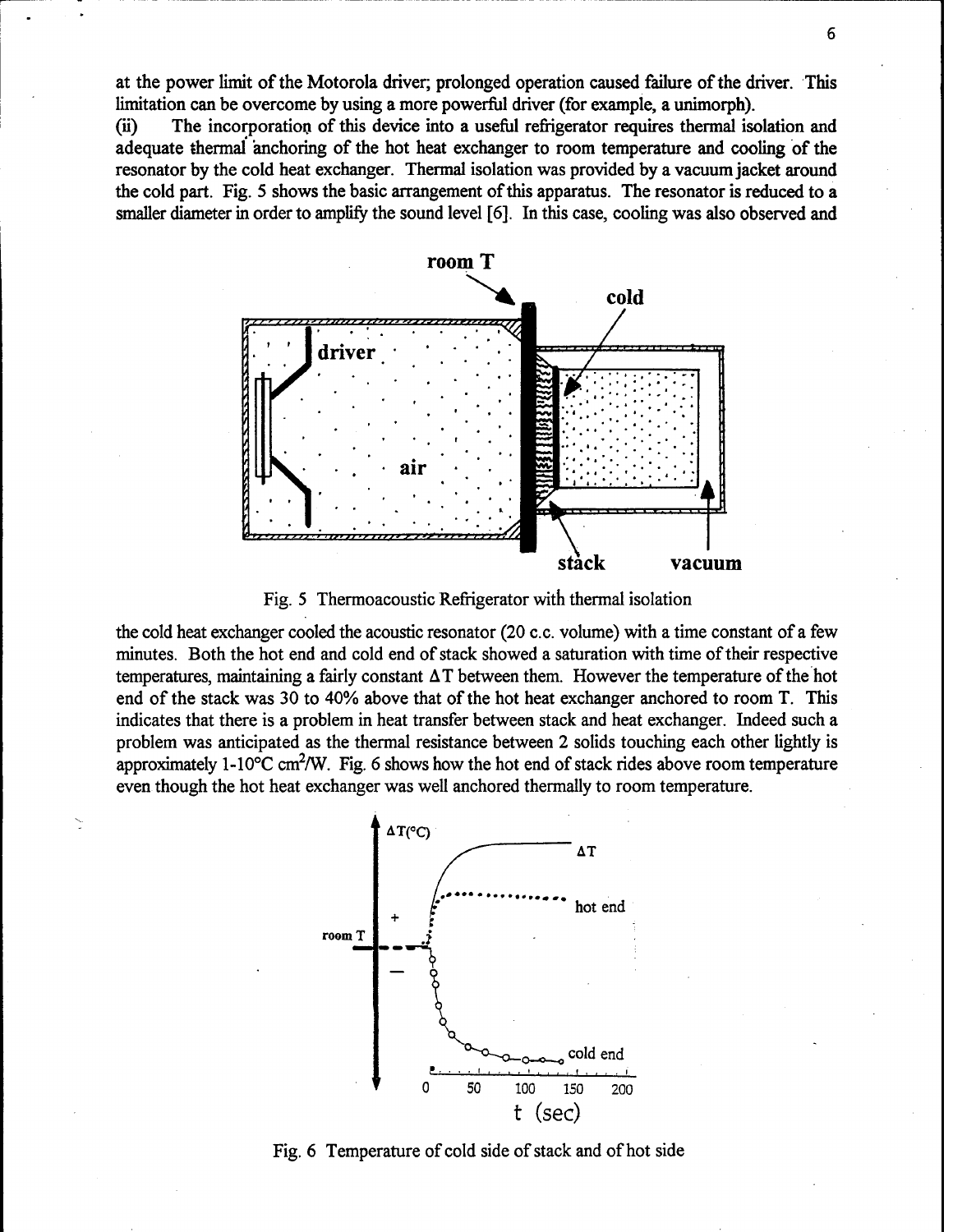## C. Discussion

The performance of the high frequency thermoacoustic refrigerator shows that a simple miniature refrigerator can be developed for cooling all sorts of small objects, ranging from biological samples to electronic components. The maximum  $\Delta T$  of 41°C achieved here at sound levels of 155dB compares favorably to the performance of regular thermoacoustic refrigerators. Better performance is anticipated since the present high frequency refrigerator is not optimized. The problems that have to be solved are:

- (i) Heat transfer at stack-exchanger interface. The gas displacement in the sound field is too small (less than 0.1mm) to be useful in transferring heat from stack to heat exchanger. We are relying on the mechanical contact between stack and heat exchanger for heat transfer across the large boundary resistance which exists at the interface. Usually it is difficult to transfer heat across a surface above 1 watt/cm<sup>2</sup>. Our geometry has to be changed in order to improve the heat transfer.
- (ii) Gas mixtures for thermodynamic compressible medium. The Prandtl number for air is 0.71; some gas mixtures have much smaller Prandtl numbers and hence we will try them. This approach has been successful in the regular thermoacoustic refrigerator [7].
- (iii) Achieving higher sound power levels. We have reached the limit with the Motorola driver at a sound level of 155dB (there is a variation of  $\sim \pm 5d$ B from one driver to the next in a batch!). Higher levels are expected from a unimorph (which can handle higher power levels) or from an array of piezoelectric elements. Recently, polymer piezoelectric materials have shown much promise as high power drivers.
- (iv) Larger  $\Delta T$ . Although we are limited by the length  $\Delta x$  of the stack, larger  $\Delta T$ s can be achieved by using dual stack-heat exchanger units (this was demonstrated in the previous report, oflast year) at appropriate locations in a second or higher harmonic or by using gases with higher speed of sound.

In conclusion, by operating the thermoacoustic refrigerator at high frequencies, we have scaled down [8,9] its size and weight and increased its efficiency. The small volume of this refrigerator leads to a large power density which can be used for all sorts of refrigeration applications.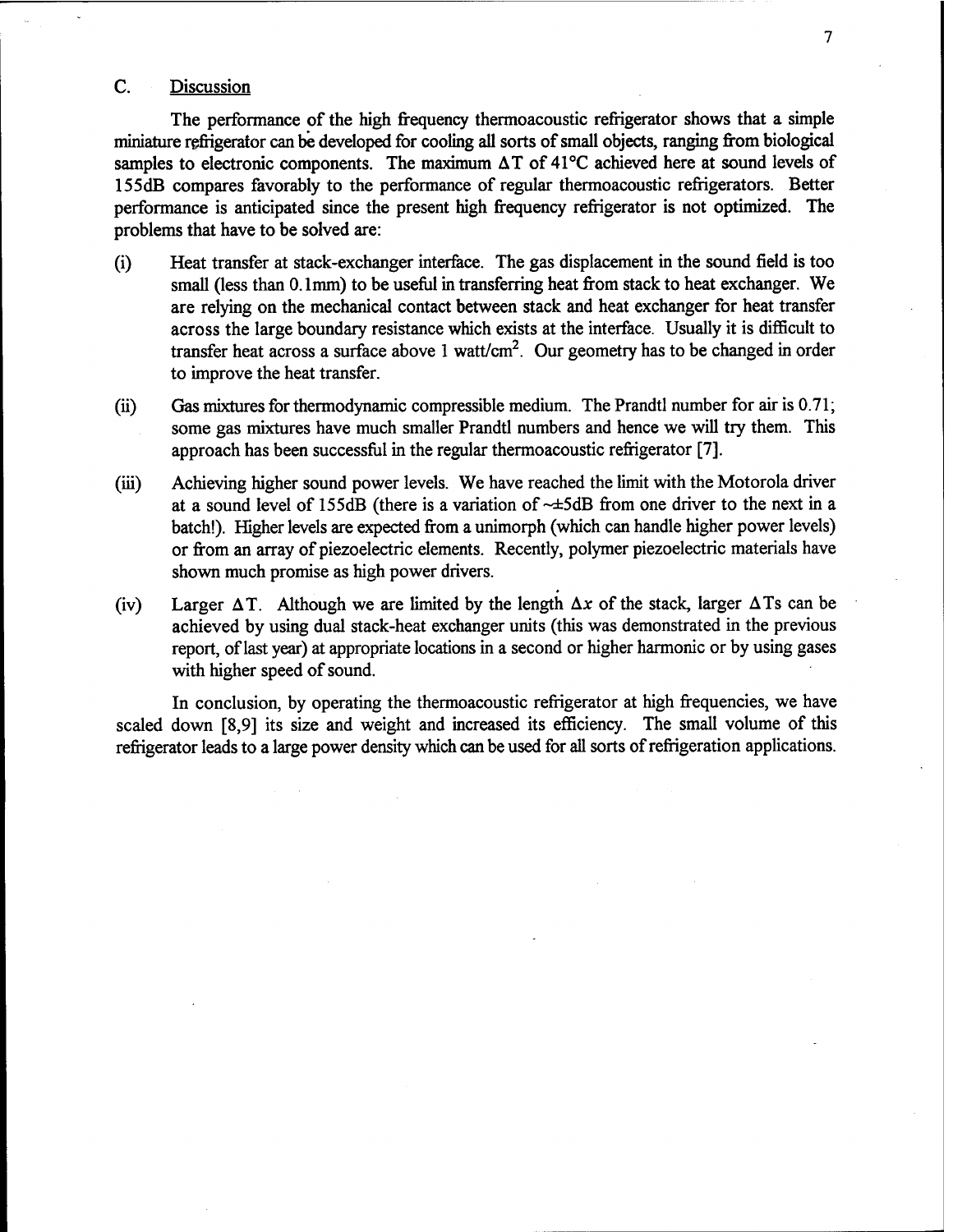## References

- [1] J.C. Wheatley, T. Hofler, G.W. Swift, and A. Migliori, Phys. Rev. Lett. 50, 499 (1983). G.W. Swift, J. Acöust. Soc. Am. 84,1145 (1988).
- [2] W.E. Gifford and R.C. Longsworth, Adv. Cryog. Eng. 11, 171 (1966).
- [3] S.L. Garrett and T.J. Hofler, Technology 2001, NASA Conf. Publ. 3136, Vol. 2, 297 (1991).
- [4] T. Tanaka in *Piezoelectricity*, ed. Rosen, Hiremath, and Newnham, 289 (1992).
- [5] C.P. Germano, IEEE Trans. on Audio and Electro-acoustics AU-19, 6 (1971). J. Kirtz, IRE Trans, on Ultrasonic Eng. UE, 14 (1961).
- [6] H. Oberst (and Beranek), J. Acoust. Soc. Am. 12, 308 (1940).
- [7] J.A. Adoff, M.S. Thesis, Naval Postgraduate School, Rept. AD A241 320, Monterey, CA (1990).
- [8] J.R. Olson and G.W. Swift, J. Acoust. Soc. Am. 95, 1405 (1994).
- [9] AJ. Organ, *Thermodynamics and Gas Dynamics ofthe Stirling Cycle Machine,* Cambridge University Press, 1992, p. 62.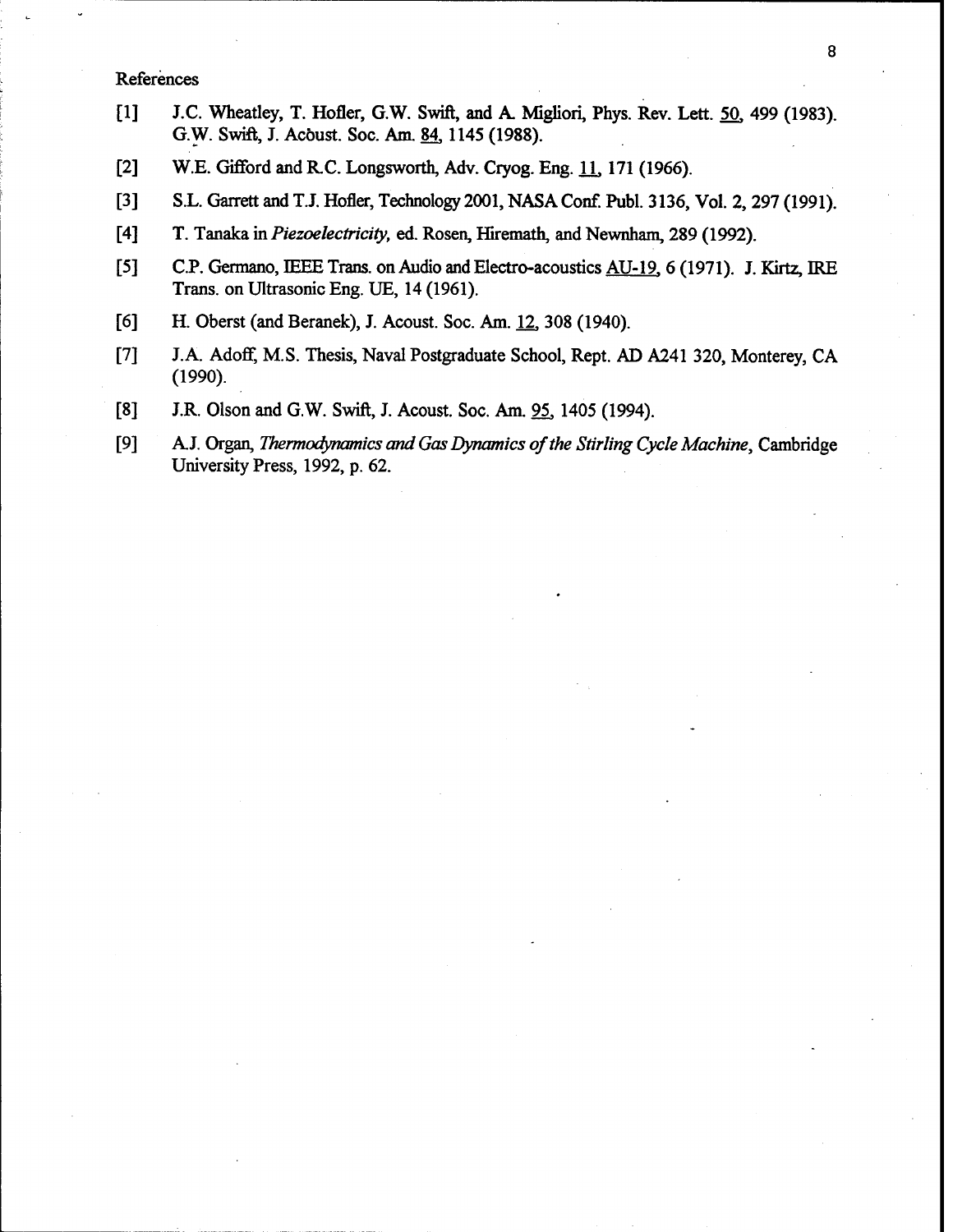# 4. PUBLICATIONS

"High Frequency Thermoacoustic Refrigerator Operated with Air", by O.G. Symko, T. Klein, and D.J. Zheng, in preparation. We intend to publish this when we reach a  $\Delta T$  of 50°C.

# 5. PERSONNEL

- Thierry Klein, Postdoctoral Fellow
- De Juan Zheng, Research Associate Professor
- Orest G. Symko, Professor and Principle Investigator